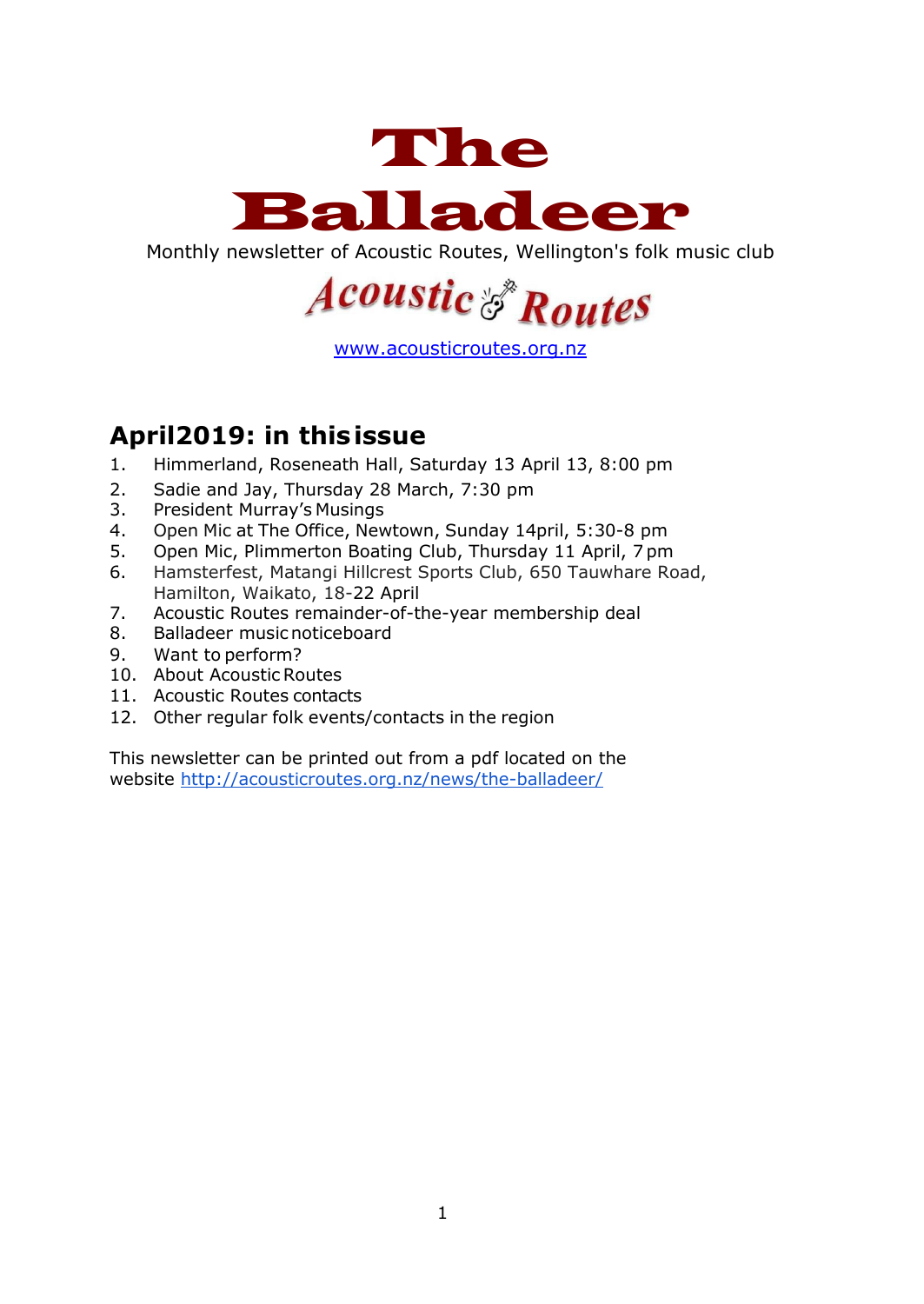## **1. Himmerland, Roseneath School Hall, Saturday 13 April, 8:00 pm**



From Denmark, Ghana and Sweden, HIMMERLAND 2019 is Eskil Romme (sax), Jens Ulvsand (bouzouki, vocals), Mairi Campbell (Vocal, Viola), Emil Ringtved (electric bass) and Ayi Solomon (percussion).

Himmerland tours all over the world, performing new music rooted in the very different styles, cultures and traditions of five outstanding and very experienced composers and musicians. Where ever the band play, they bewitch and spread warmth and happiness amongst people, performing their unique blend of old Danish ballads, whirling fiddle tunes, equilibristic improvisations, and new fascinating music composed and arranged by the band members. Definitely a band for our times.

\$25/\$20 for members. Cash only (no eftpos facilities).

## **2. Sadie and Jay, Roseneath School Hall, Thursday 25 April, 7:30 pm**

With two albums and successful UK tours to their credit, Sadie and Jay from Brisbane sing captivating songs accompanied by intricate finger style guitar and double bass. Their contemporary and original award-winning folk music leans to the alternative with a tinge of blues and roots coupled with exceptional vocals and harmonies. Blending vocals of rare calibre with an evocative style, this duo perform intimate, expressive and resonant music.

\$10 for members, \$15 at the door

[http://www.sadieandjaymusic.com](http://www.sadieandjaymusic.com/)

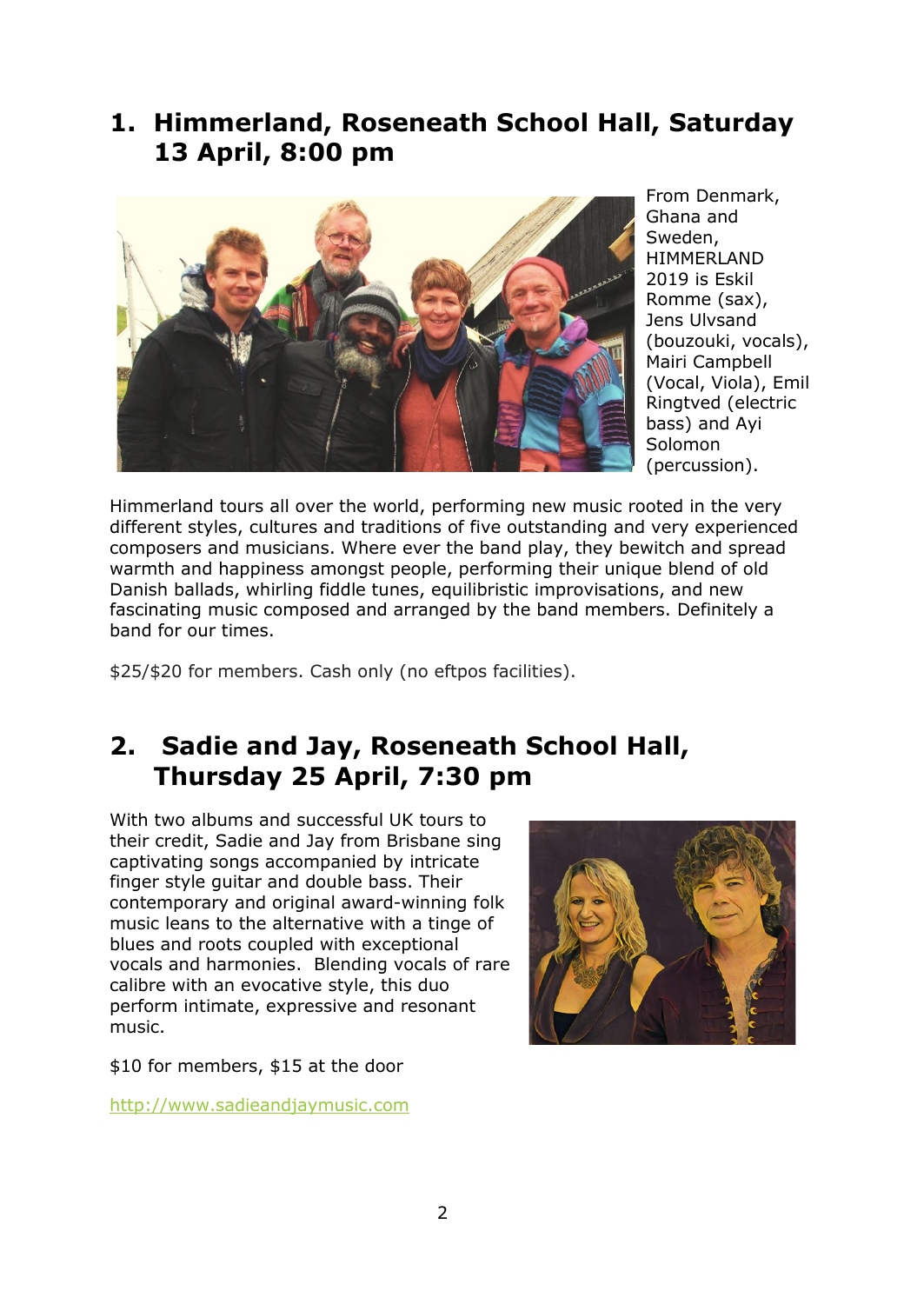# **3. Murray's Musings**



Hi Everyone

The evenings and mornings are getting crisper as we head into Autumn.

I am putting this together before heading into Cuba Dupa. Many people associated with our scene are involved performing at this spectacle. Congratulations to all of you.

Thank you very much Roy, for running our March event, an Irish sing around to mark St Patrick's day, which had occurred earlier on the 17<sup>th</sup> of March. A quiet, but lovely and fun evening.

April will be a busy month, with Himmerland from Denmark, Ghana and Sweden performing at Roseneath for us on Saturday the 13th starting at 8 pm. This wonderfully skilled group of musicians and performers should definitely not be missed. Then on Thursday the 25<sup>th</sup> of April, an Australian duo Sadie and Jay will be performing a concert for us at Roseneath, starting at our usual time of 7 30. Sadie and Jay are also very fine performers and Jay is the brother of Chris Penman, who many of you may know.

The Pukerua Bay club held its March meeting on the first Thursday of the month as usual. We were very fortunate to have young former Brit, Harry Rowland as our guest performer. What an exceptional, singer, musician, and songwriter he is. He gave us an entrancing performance and I would thoroughly recommend him.

The Welly Fest Committee held it's AGM on the 23 March. We were unable to attend due to circumstances beyond our control, however it seems that there is now a larger committee, with some new younger faces, keen to run yet another wonderful Welly Fest. Congratulations and very best wishes to all of you. To the rest of us, I'm sure that as the festival approaches, they would love help with some of the pre festival jobs, such as publicity and promotion.

I'm told that the Welsh Dragon Sessions are still going very strongly. I've also been told that the Vic Folk Club is now stronger than ever. It is extremely heartening to see so many, so musically strong, young people continuing with the traditions. Kia kaha and thanks so much to all of you who are involved. There are two north Island-based festivals in April. Firstly Hamsterfest - a very lovely, friendly Easter folk festival at a venue close to Hamilton. The following weekend there is an equally lovely, totally participatory, trad festival at a venue just past Lake Tutira, around 45 mins north of Napier. Both these festivals are delightful. I would thoroughly recommend them.

Cheers and keep folking

Murray Kilpatrick.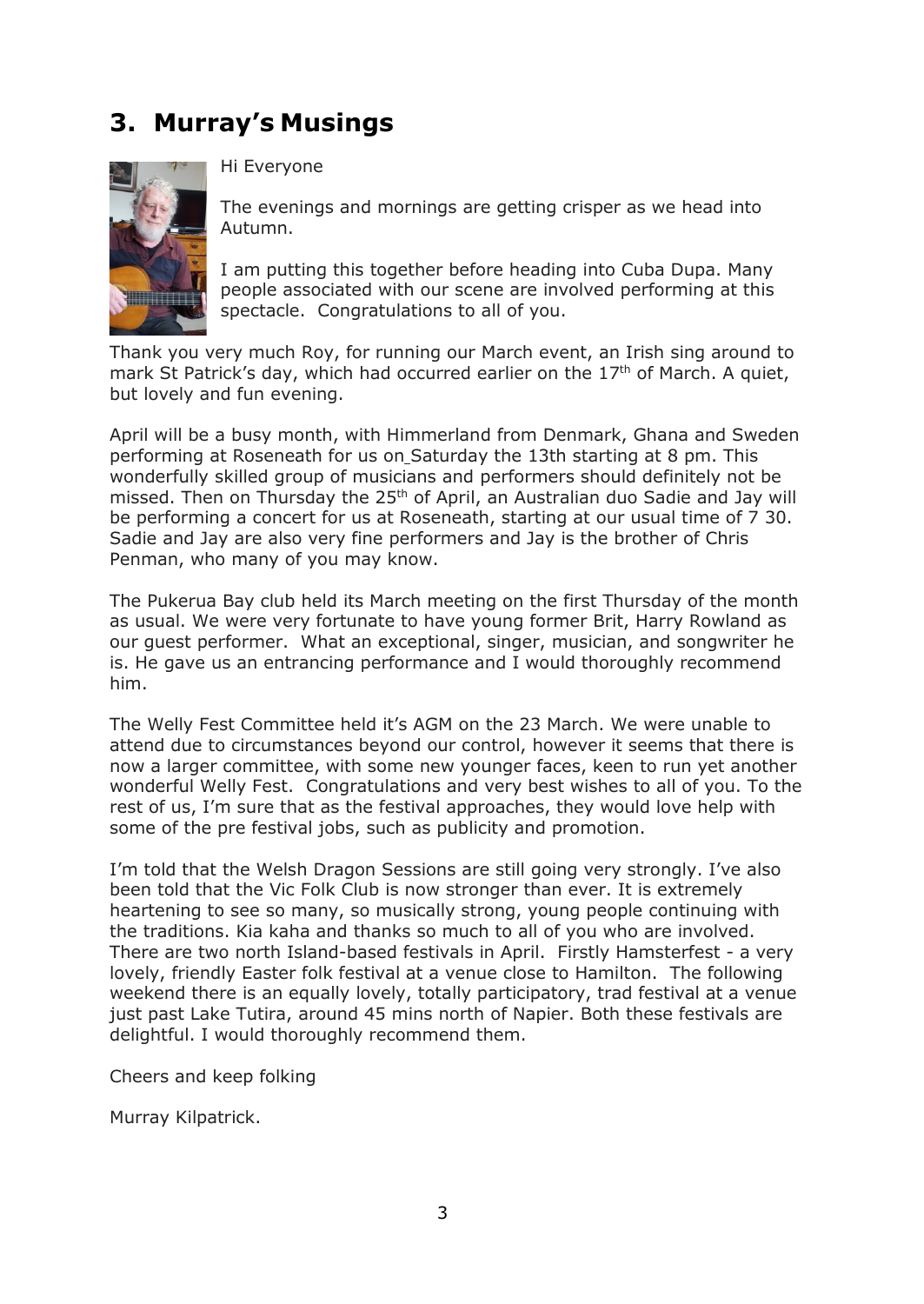# **4. Open Mic, Plimmerton Boating Club, 66 Moana Road, Plimmerton, Thursday 11 April, 7 pm**

A highly popular monthly event in a lovely venue. Low cost drinks and food, and a sound system. Contact: Roy on (021) 433-878.



### **5. Newtown Open Mic upstairs at the Office, Sunday 14 April, 5:30-8pm**



Open mic hosted by Acoustic Routes with Newtown Acoustic Sound. It's the friendly little performance space, upstairs at The Office Bar in Riddiford Street.

There's a warm welcome for all performers - singers, songwriters, instrumentalists and poets. Expect to do two items, or three if you open the evening or there's time at the end for more.

Contact: [newtownacousticsound@gmail.com](mailto:newtownacousticsound@gmail.com) The Newtown Acoustic Sound Open Mics run twice a month. The second one this month will be on the last Sunday 28

April.

Hamsterfest 2019 **6.**

### **Matangi Hillcrest Sports Club, 650 Tauwhare Road, Hamilton, Waikato, 18 April noon to 22 April 10 am**

Hamsterfest is a family friendly celebration of folk and acoustic music. Highlights include concerts from guest artists, blackboard concerts, workshops, a tradition bearers' session, a ceilidh, and the festival concludes on the Sunday night with the main event, The Final Concert.

There are some amazing acts lined up this year: Sadie & Jay, The Frank John Trio, Neumegen & Sanders, Rhode Works, Celtic Ferret, West of the Divvy and more!

Hamsterfest differs significantly from many typical music festivals in that it's very "hands on", with many of the attendees also performing, and informal jam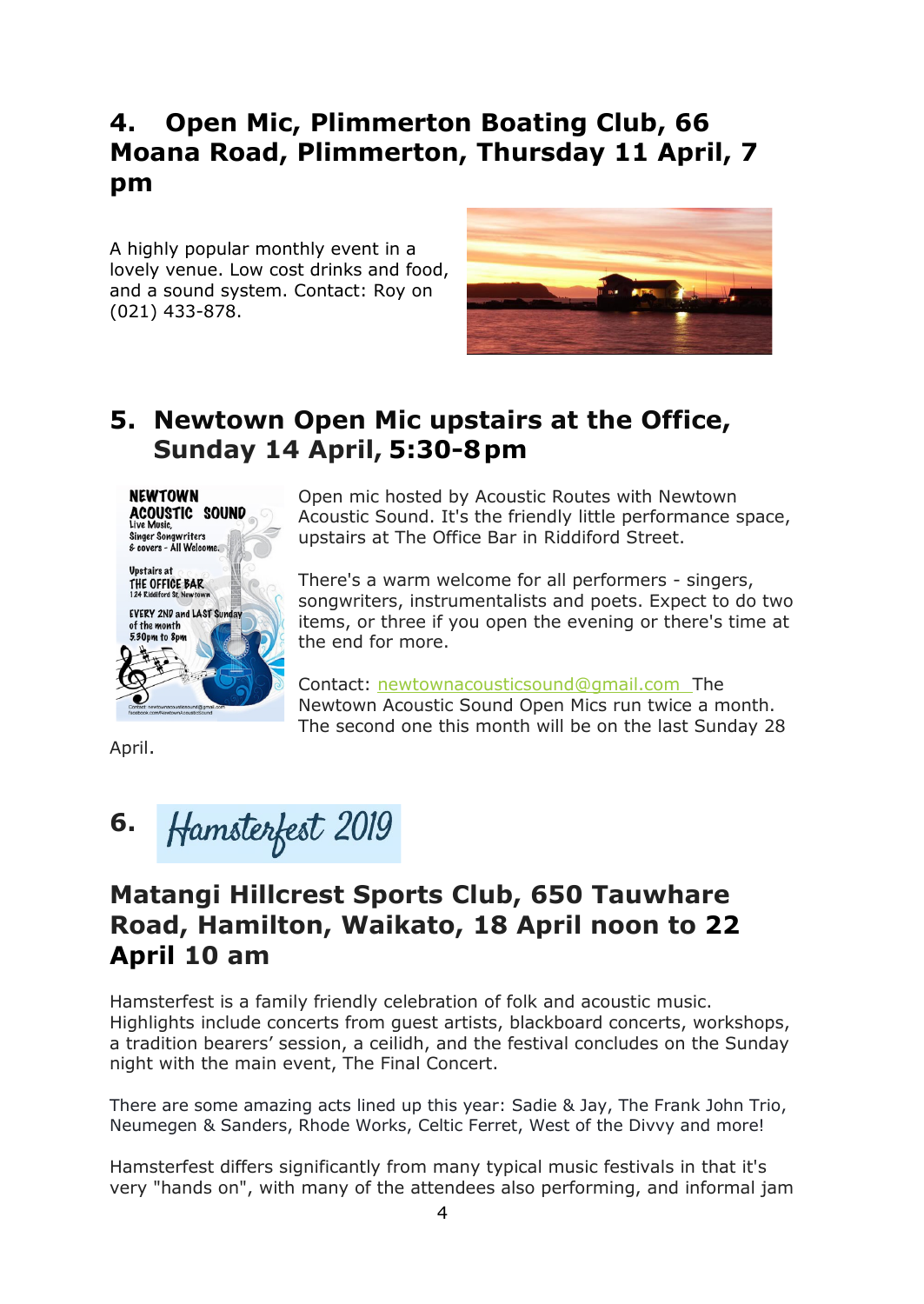sessions liberally scattered throughout the weekend.

There will be full on-site catering available, courtesy of [The Beach Hutt -](https://www.facebook.com/beach.hutt/)  [Pirongia.](https://www.facebook.com/beach.hutt/) At the request of many they are back for their second year with us, bringing us their fantastic menu and fabulous staff!

For tickets go to

<https://www.eventfinda.co.nz/2019/hamsterfest-2019/hamilton>

Please note:

- Dogs are PROHIBITED from site.
- Children MUST be accompanied by an adult.

# **7. Acoustic Routes membership deal**

Membership subscriptions have been halved for the remainder of the financial year. Go to the Acoustic Routes website for subscription rates and a membership form: [www.acousticroutes.org.nz](http://www.acousticroutes.org.nz/)

# **8. Balladeer music noticeboard**

Where you can advertise your music-related items—lessons, instruments, gigs, band members wanted, etc.

#### **a) Up Close & Personal Plimmerton presents The Faustians, 21 Gordon Road Plimmerton, Friday 5 April 7:30 pm**



By their own description –

Wailing pines where the panter cries, forgotten cabins where the knife was once raised, the winding path where the shoe fell off, the broken window where a face was seen, the darkened room where the child was kept.

Feel free to arrive from 6:30 pm. Concert starts at 7:30pm. BYO drinks and small plate to share for supper. \$10.00 per head. To book your place, please phone or text Annie on 0274599376

#### **b) Trad Singing Session, upstairs at the Sprig andFern, Thorndon, Monday 8 April, 6:30 pm**

With Dave Barnes hosting, this session celebrates unaccompanied singing in traditional style. Fine beer and food to be had at the bar. Contact: Dave Barnes [david.barnes@xtra.co.nz](mailto:david.barnes@xtra.co.nz)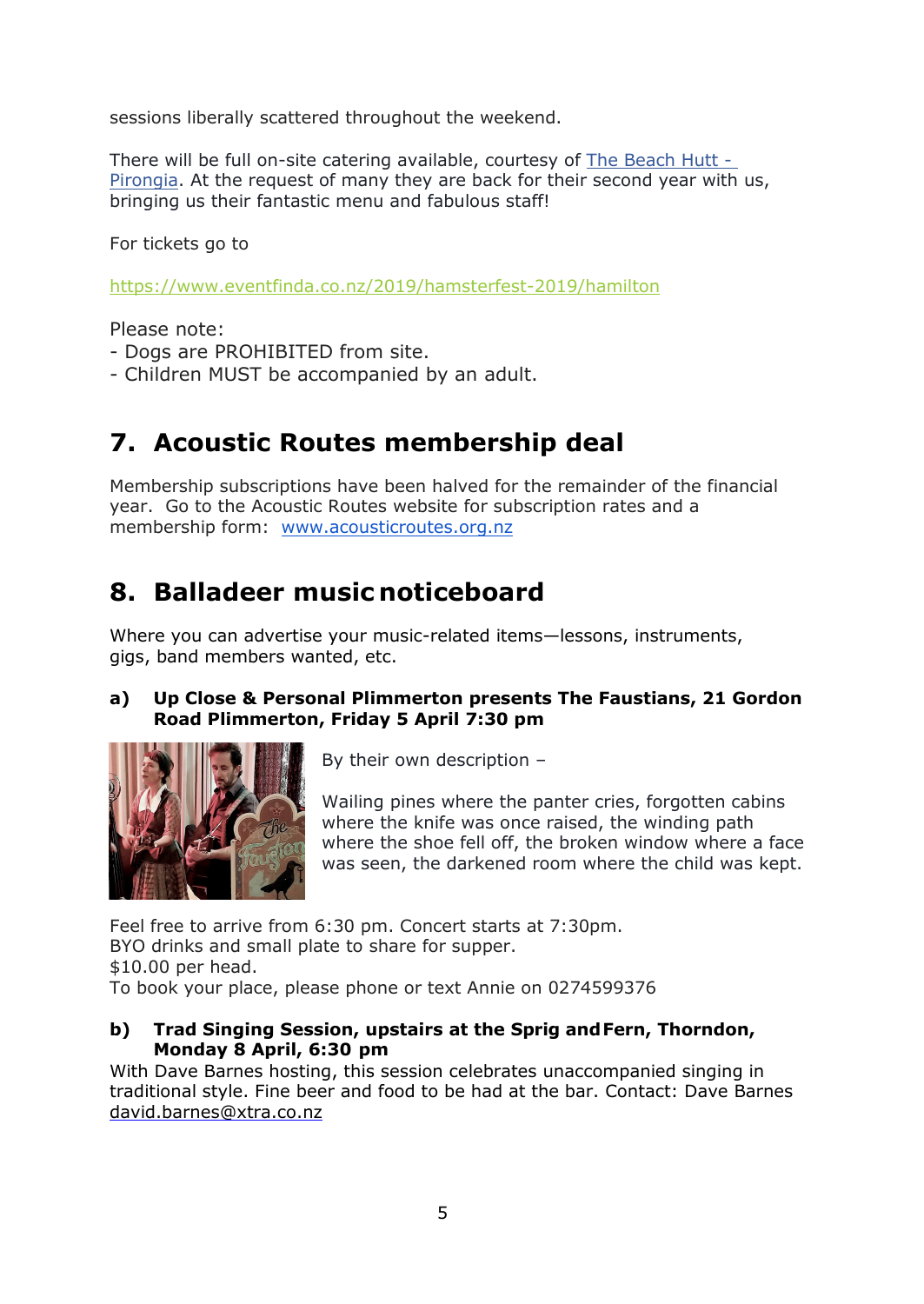#### **c) BFC presents The Andrew London Duo, 9 Stanhope Grove, Korokoro, Friday April 5, 6:15 pm**

Andrew is a songwriter and satirist as well as a superb guitarist. His songs explore social and political themes an although humour is very much to the fore, poignancy and pathos are often not far away. Andrew and Kirsten (on bass guitar and vocals) have played all over New Zealand, with trips to Australia, Norfolk Island and even Saudi Arabia.

The first half is an open mic. Contact Charlie on 027 326 3621 if you'd like to be included. Bring along a plate of something tasty to add to our hot and cold finger-food, plus something to drink. A \$10 minimum koha would be appreciated.



6:15 arrive and socialize, food and drink

6:45 warm up your vocal chords

7:00 first half

8:00 Break to top up your glasses and nibbles

8:20 Andrew London duo.

#### **d) Want to review for the Balladeer?**

We have a handful of willing writers who regularly get shoulder tapped to review AR concerts and we are very grateful to them. The AR committee offers a free concert ticket to anyone who reviews a concert for the Balladeer. It is great to hear a range of voices and opinions, so if you are interested please contact Philippa [balladeer@acousticroutes.org.nz](mailto:balladeer@acousticroutes.org.nz)

# **9. Want toperform?**



AR Committee would like to hear from you if you are interested in performing at our events, including support acts for our monthly concerts. Contact us [performers@acousticroutes.org.nz](mailto:performers@acousticroutes.org.nz)

# **10. About AcousticRoutes**

Acoustic Routes (Wellington Folk Centre Incorporated) is a club for people who enjoy playing and listening to folk and acoustic styles of music.

The fourth Thursday of the month generally features a concert, usually with a visiting artist and support acts from amongst our membership. Check the website or the Balladeer for updates about the venue.

Membership of Acoustic Routes costs \$25 a year for individuals, \$40 for couples or families, or \$15 for students and beneficiaries – and as we're now into the second half of the financial year, all membership rates are half price to join from now until June 2017. Membership entitles you to door-charge discounts at Acoustic Routes events, at events put on by most other folk clubs, and at Alistair's Music.

Members get priority access to performance opportunities and can have input into the club's activities. To join, email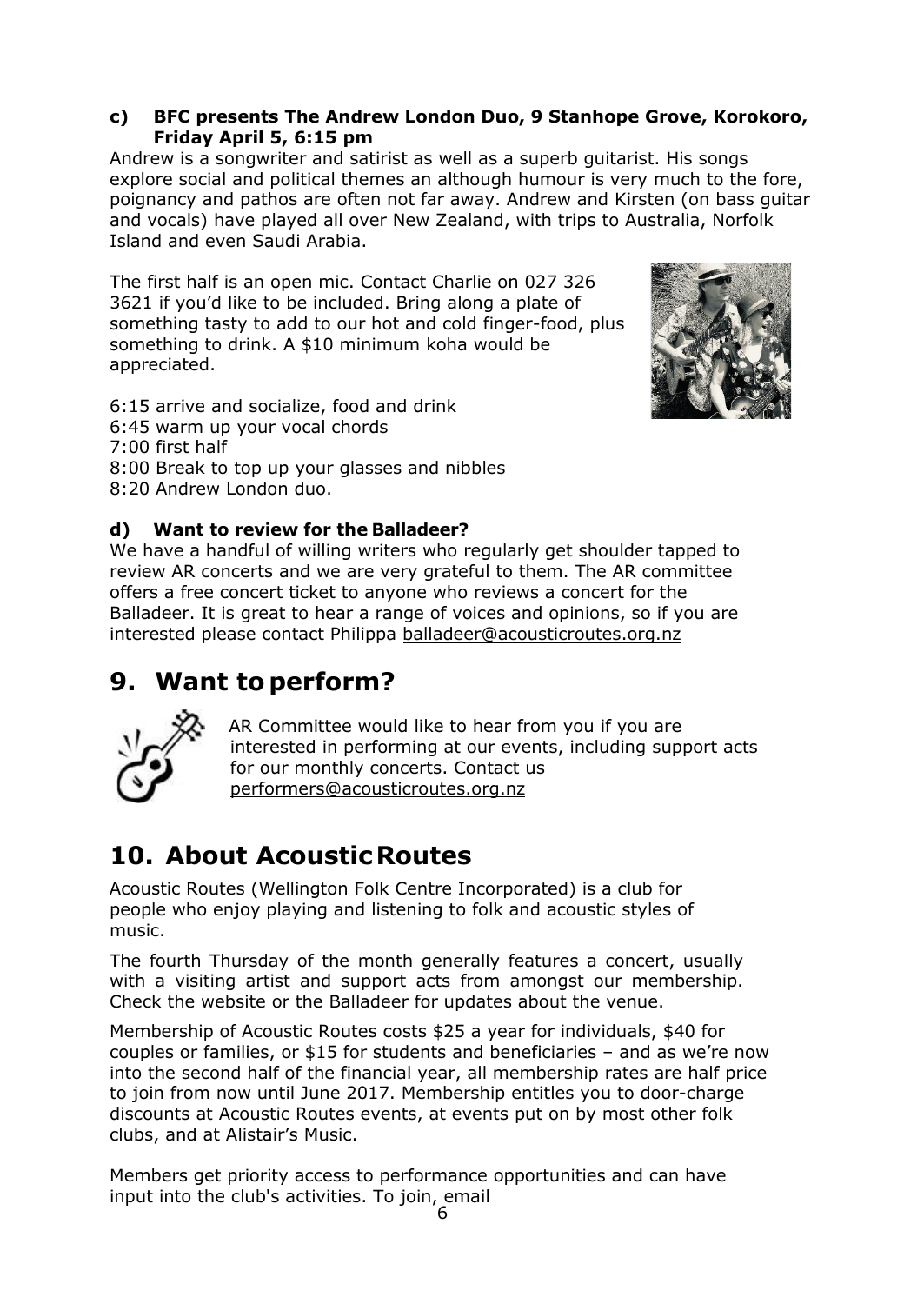[treasurer@acousticroutes.org.nz.](mailto:treasurer@acousticroutes.org.nz)

Acoustic Routes publishes this newsletter (The Balladeer) at the start of every month, and also an acoustic gig guide for the Wellington region (Acoustic Routes update). You ca[n subscribe online,](http://eepurl.com/mP90b) or contact [publicity@acousticroutes.org.nz](mailto:publicity@acousticroutes.org.nz)

## **11. Acoustic Routes contacts**

**President:** Murray Kilpatrick [musicianmurray@gmail.com](mailto:musicianmurray@gmail.com) **Correspondence**: Kevin Ikin [secretary@acousticroutes.org.nz](mailto:secretary@acousticroutes.org.nz) **Treasurer/Membership**: Sue Ikin treasurer@acousticroutes.org.nz **Balladeer**[: Philippa Boy](mailto:treasurer@acousticroutes.org.nz) balladeer@acousticroutes.org.nz **[Acoustic Routes update email](mailto:balladeer@acousticroutes.org.nz)**: Murray Kilpatrick musicianmurray@gmail.com **Perform[ance opportunities:](mailto:musicianmurray@gmail.com)** performers@acousticroutes.org.nz **Postal address**: PO Box 27-1[91 Marion Square, Wellington, New](mailto:performers@acousticroutes.org.nz) Zealand.

**Website**: [www.acousticroutes.org.nz](http://www.acousticroutes.org.nz/)

# **12. Other regular folk events/contacts in the region**

Ceol Alba Scottish Music Club

- When: 4th Friday of month, 7.30 9.30pm. A club forplayingand/or listening to (mostly) traditional Scottish music. Sheet music supplied or downloadable.
- Where: Lower Hutt.
- Cost: \$5 per night
- Contact: Lynne Scott, 04 565 0164 [lynne@scott.gen.nz](mailto:lynne@scott.gen.nz)

International Folkdancing

When: Every Wednesday from February to December, 7.30to 9.15 pm Where: Tarrant Dance Studios, 125 Cuba St, Wellington

Contact: Cashy Yates (04) 569 1618 [cashy@ihug.co.nz](mailto:cashy@ihug.co.nz)

Kapiti Live Music Club

- When: 2nd Wednesday of the month, an acoustic social evening for listening and/or singing and playing, from7:30.
- Where: Paul and Kimbra's; 3 Jade Lane, Paraparaumu. Off the east end Mazengarb Road as it changes name and turns toward KapitiRoad. Contact: [enquiry@klmc.org.nz a](mailto:enquiry@klmc.org.nz)[nhttp://www.klmc.org.nz](http://www.klmc.org.nz/)

Kelburn Pub Live Music

- When: Live music every Sunday 3-5pm. Sunday Roots on the first Sunday of each Month, 4-7pm. Hosted by
	- Pip Payne and featuring a different guest artist each month. Details: 'Sunday roots' on Facebook. Contact the Pub if you are interested in performing.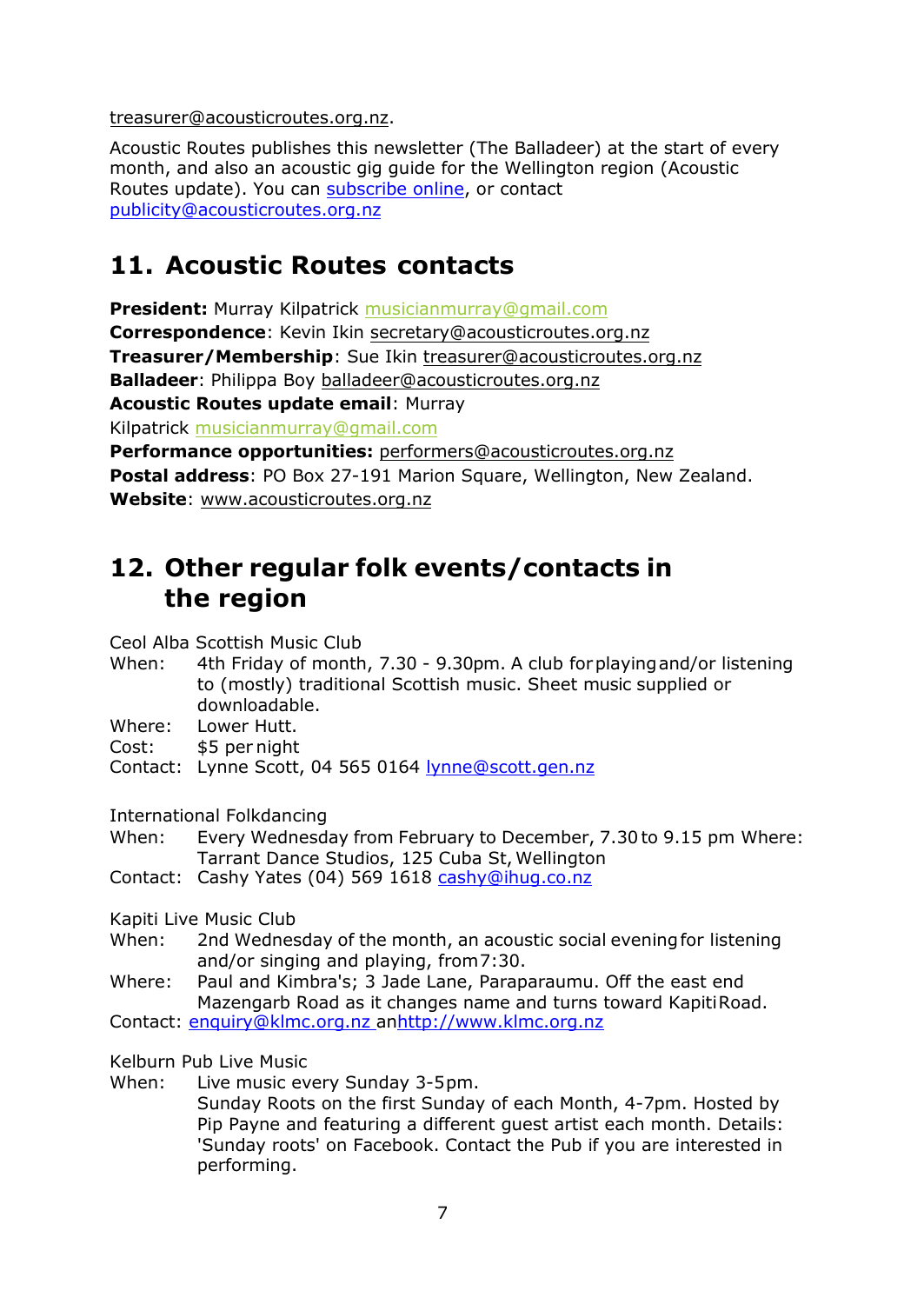Levin Folk Music Club

- When: 2nd Friday of month, 7.30 pm, blackboard concert plus quest artist. Entry:Members \$5, Non-Members \$10, Children \$3 (includes supper) Club Night: 4th Friday of month, 7.30 pm \$2 koha.
- Where: Horowhenua Scottish Society Hall, cnr Bartholomew Rd and Middlesex St.
- Bookings: Bookings: Dale Webb [dalewebb143@gmail.com](mailto:dalewebb143@gmail.com) Website: [www.levin-folk-music-club.org.nz](http://www.levin-folk-music-club.org.nz/)

Mainly Acoustic Music Club

When: (Mostly) every 2nd Tuesday of the month, 7.30pm Where: Mayfair Cafe, 116 Main Street, Upper Hutt

Contact: Mary Khalil 021 02314505 [mary.khalil@xtra.co.nz](mailto:mary.khalil@xtra.co.nz) Club committee email: [info@mainlyacoustic.co.nz](mailto:info@mainlyacoustic.co.nz)

Website: <http://mainlyacoustic.co.nz/coming-attractions/>

Morris dancing: Dave Barnes<http://www.morrisdancing.org.nz/>

Music and Poetry at the Metro

- When: Second Sunday of the month, 3.00pm to 5pm
- Where: Metropolitan Restaurant and Bar Lydney PlacePorirua Cost: free
- Contact: Phil McConnell: [musicandpoetryatthemetro@gmail.com](mailto:musicandpoetryatthemetro@gmail.com) Phone (04) 237 9902 or 027 786 5542 [www.facebook.com/music.metrobar](http://www.facebook.com/music.metrobar)

Paekakariki Open Mic

A pleasant user-friendly Open Mic night. Singers, songwriters, poets and musicians welcome. A good sound system and stage. Check in at the door if you'd like to perform, or if you don't need ten minutes of fame, just come and listen!

When: Last Friday of the Month, 730 pm.

Where: St Peter's Hall, Beach Rd, Paekakariki

Cost: Entry by Koha to cover hall and sound system costs.

Contact: tonyfuell@gmail.com or 021 0231 9547

Pukerua Bay Folk Club

When: 1st Thursday of month, 8 pm

Where: 9 Donlin Rd, Pukerua Bay

Contact: Murray or Julie Kilpatrick, (04) 239 9951[,julmur@paradise.net.nz](mailto:julmur@paradise.net.nz)

Wellington Bluegrass Society

When: 3rd Friday of month, 8.00 pm

Where: 54 Richmond Street, Petone

Contact: Andrew Bicknell, (04)477 0069, [bluegrass@paradise.net.nz](mailto:bluegrass@paradise.net.nz) [http://](http://wellingtonbluegrass.net.nz/)  wellingtonbluegrass.net.nz/